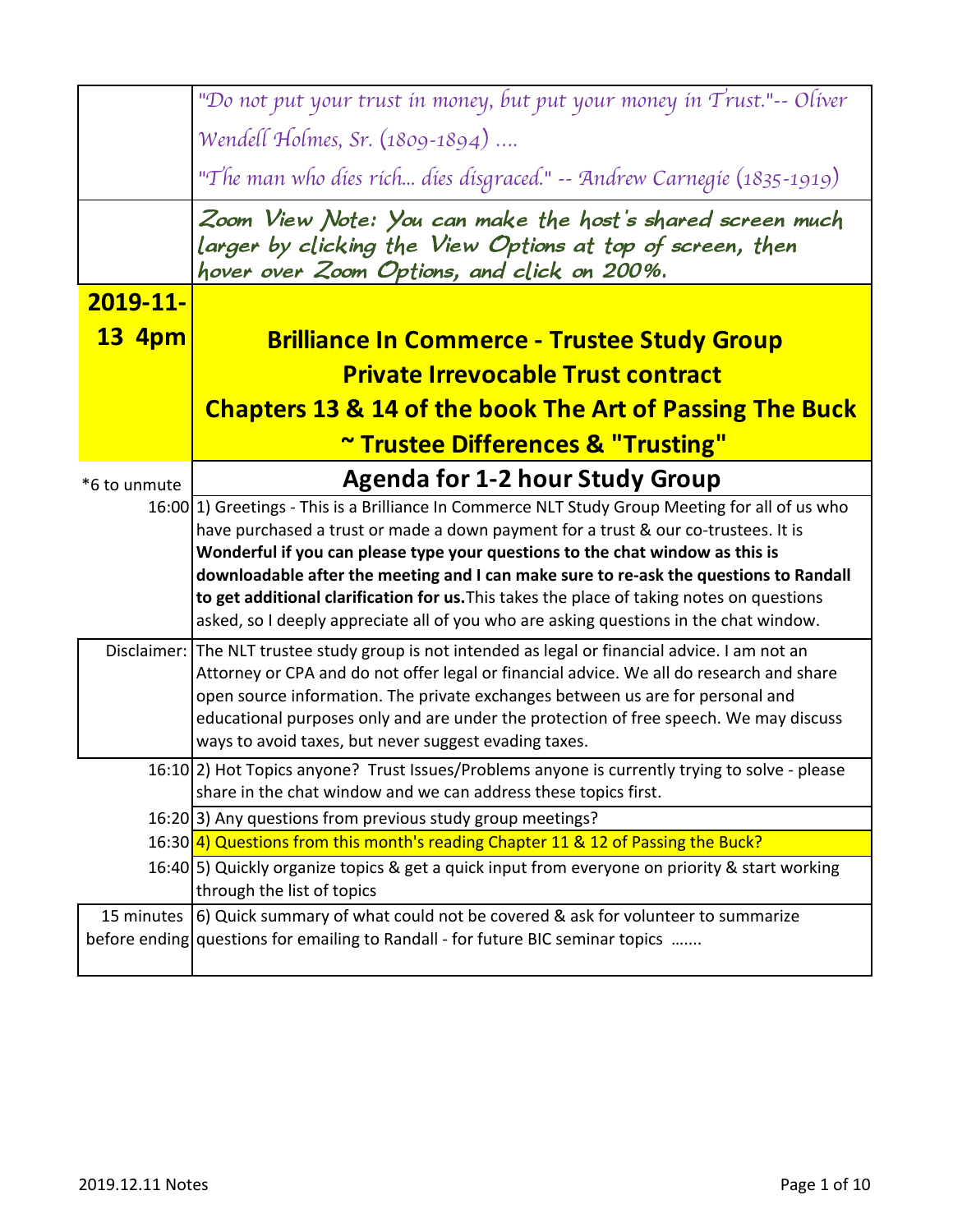| Thank you                         | In Fellowship and Cosmic Communion –                                                                                                                                                                  |
|-----------------------------------|-------------------------------------------------------------------------------------------------------------------------------------------------------------------------------------------------------|
| <b>Randall &amp;</b><br>Taansen & | Deep appreciation to                                                                                                                                                                                  |
| Thanks to                         | Randall and Taansen and                                                                                                                                                                               |
| Peter for                         |                                                                                                                                                                                                       |
| posting!                          | Also a thanks to Peter                                                                                                                                                                                |
|                                   | for posting the links BIC myaccount page                                                                                                                                                              |
| Previous                          | The previous recordings of our study group should be in everyone's BIC account login page,                                                                                                            |
| Recordings of<br><b>NLT Study</b> | https://brillianceincommerce.com/my-account  you put in your username & password                                                                                                                      |
| Group                             | to enter.                                                                                                                                                                                             |
|                                   |                                                                                                                                                                                                       |
| Dominique's                       | "There is no greatness where there is no simplicity."                                                                                                                                                 |
| <b>Main Mantra</b>                |                                                                                                                                                                                                       |
| <b>Regarding</b><br><b>Trusts</b> | $\sim$ Leo Tolstoy                                                                                                                                                                                    |
|                                   |                                                                                                                                                                                                       |
| Dominique                         | Link for Spread sheet - I will add to chat window so you can click on it. 2019.12.11 Trust                                                                                                            |
| manages -                         | Ledgers&Logs.xlsx - I recommend downloading into excel or any other spreadsheet                                                                                                                       |
| Simply<br>Soulful                 | program you use.                                                                                                                                                                                      |
|                                   | Service Ltd. LC If you are currently using a previous month's spreadsheet, simply drag into your active<br>excel sheet the tabs you want to Add to your existing master excel sheet.                  |
|                                   | My plan is for Every month's new edition to contains all the tabs.                                                                                                                                    |
|                                   | My company is Simply Soulful Service Ltd. LC - I accept FreeWill donations @<br>dominiquehacketttrustee@protonmail.com PayPal account. You can also send me a text<br>I am on "Telegram" as SSSLtdLC. |
| Dominique's                       |                                                                                                                                                                                                       |
| Spreadsheet<br>added tab          |                                                                                                                                                                                                       |
| PDF version                       |                                                                                                                                                                                                       |
|                                   |                                                                                                                                                                                                       |
| <b>Black Law's</b>                |                                                                                                                                                                                                       |
| Dictionary -<br><b>Trusts</b>     |                                                                                                                                                                                                       |
|                                   | https://www.dropbox.com/s/hvprgzg4kaoelwd/Trusts%20Black%20Law%20Dict.pdf?dl=0                                                                                                                        |
|                                   | Please email me dominiquehacketttrustee@protonmail.com after class, ff you are not<br>able to download this excel sheet - please email me, and I'll send you the drop box link.                       |
|                                   |                                                                                                                                                                                                       |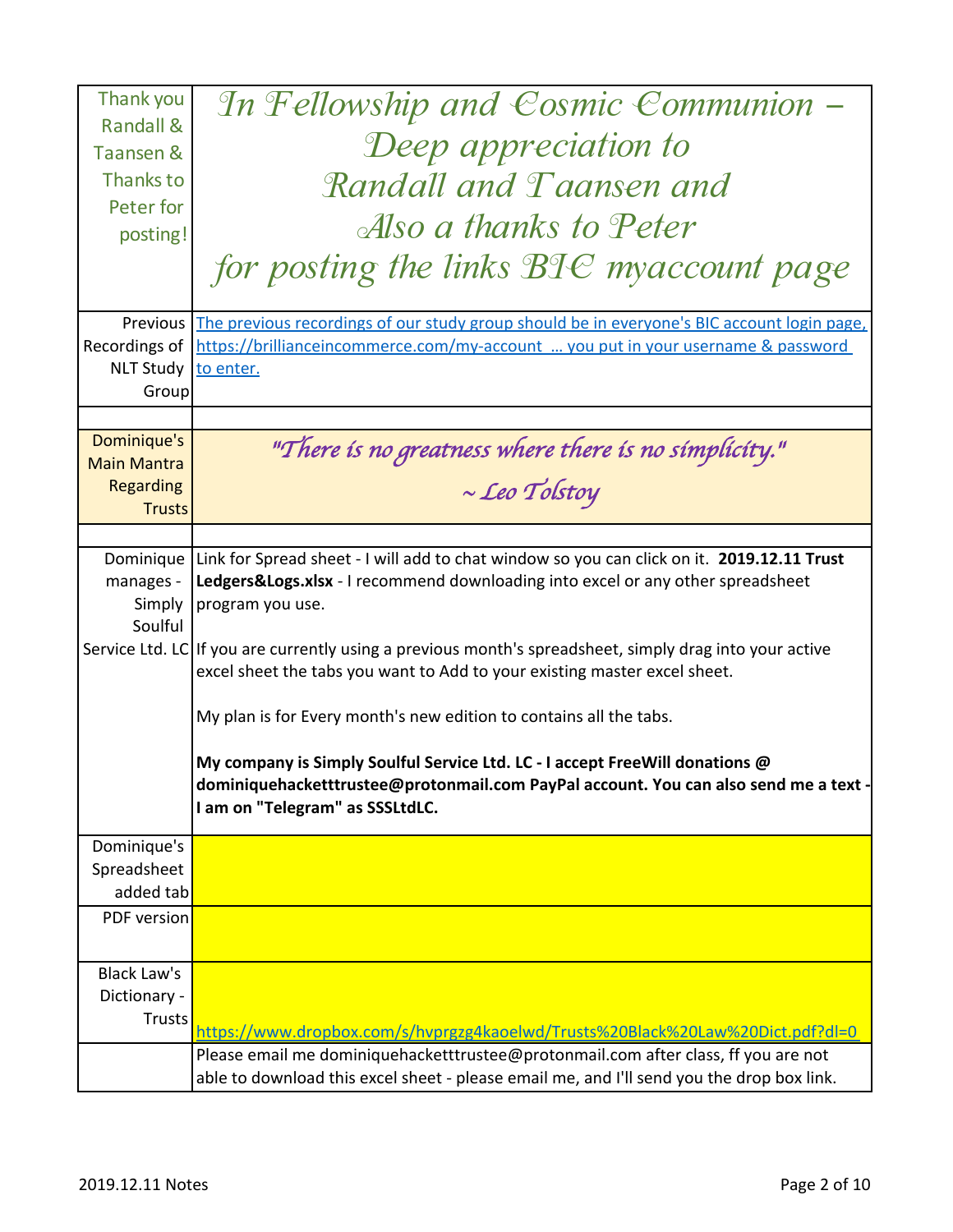|                    | Spreadsheet So briefly in the spreadsheet that I keep issuing an updated edition, we have:                  |
|--------------------|-------------------------------------------------------------------------------------------------------------|
|                    | Overview: Instructions: general notes how to use this excel sheet                                           |
|                    | 2019.12.11 Notes: Today's talking points                                                                    |
|                    | StudyGroup Schedule: Links to past Randall Seminars & NOT PUBLIC NLT Study Group                            |
|                    | classes                                                                                                     |
|                    | PreviousMonthNotes: Starting from April-2019 forward                                                        |
|                    | Document log: so we can track the papers that make up our trust entity                                      |
|                    | Trust financial ledger: to help us track the trust corpus, Charges and Credits                              |
|                    | <b>Linked Statement of Financial Position</b>                                                               |
|                    | FinStatForBenn: Financial Statement for Beneficiaries                                                       |
|                    | Trust Minutes: has questions on left side & right side set to print                                         |
|                    | Trust Mintes2: sample                                                                                       |
|                    | Cont. Education: list of books to read                                                                      |
|                    | Tips&Tricks: per the recommendation of Fellow Student                                                       |
|                    | CA Probate Code On Trusts: California (2019 internet clips)                                                 |
|                    | LawOfTrusts: Bogert 6th Edition - beginning study notes                                                     |
|                    | BIC NLT Notes: What we will be learning how to do as trustees                                               |
|                    | Banking: Combined Randall & PassTheBuck & Dominique's notes                                                 |
|                    | Modifying Trusts: Beginning study notes - not done yet                                                      |
|                    | SpellCheck: Fellow Student notes on how to use Spell Checker to help with Documents                         |
|                    | CommPrefer: To help with working with a team & Pet Peeves list                                              |
|                    | NLT Study This month, I will do the same as last month,                                                     |
|                    | Group   we'll talk and discuss the book, and then,                                                          |
| Format - 2         | I'll stop the recording and                                                                                 |
|                    | Parts - Book,   re-start the recording when we discuss my excel spreadsheet offering for this month. This   |
|                    | then stop & $\vert$ way, for future reviews, we will have mini recordings of just the excel sheet tab       |
|                    | review extras discussions separate from our Trust study notes.                                              |
|                    | Respect Today we are discussing chapters 13 & 14 of The Art of Passing the Buck Vol I.                      |
|                    | Copyright: The Art of Passing the Buck Vol 1 & 2 are copyrighted.                                           |
|                    | Please So what we are instructing our study group that everyone purchase your own copy of the               |
|                    | purchase book & this group plans to discuss specific topics to make sure we all understand what is          |
|                    | your own being shared in this book.                                                                         |
|                    | $\frac{1}{2}$ Copy We are engaged in this study group in Making a Life for ourselves - and sharing our most |
|                    | important capital - Human Capital.                                                                          |
|                    |                                                                                                             |
| <b>The Art of</b>  | Here is the link if you have not purchased your copy yet - we intend to study Vol                           |
| <b>Passing The</b> |                                                                                                             |
|                    | Buck <u>I and then go on to Vol II - https://passingbucks.com/</u>                                          |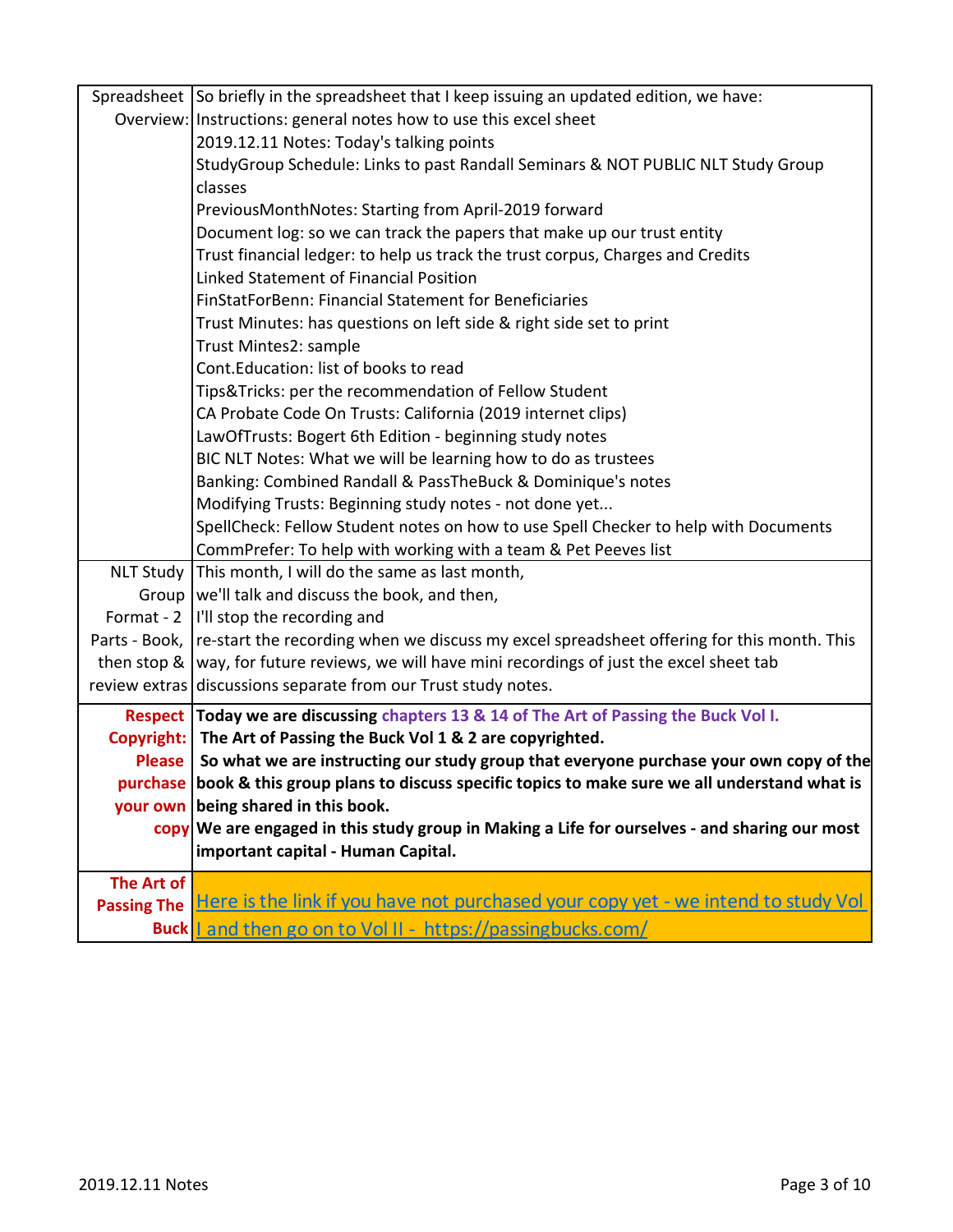| <b>Shameless</b>     |                                                                                                |
|----------------------|------------------------------------------------------------------------------------------------|
| Plug for my          |                                                                                                |
| Nonprofit:           |                                                                                                |
| 2020                 |                                                                                                |
| <b>Almanac</b> for   |                                                                                                |
| the Modern           |                                                                                                |
| Age - nets           |                                                                                                |
| \$35 dollars to      |                                                                                                |
| Santa                |                                                                                                |
| <b>Barbara</b>       |                                                                                                |
| <b>Wellness</b>      | https://www.amazon.com/2020-Almanac-Modern-Age-                                                |
| Center               | Appointment/dp/1947580558/ref=sr 1 2?keywords=2020+almanac+for+the+modern+age                  |
|                      | &qid=1575907312&sr=8-2                                                                         |
|                      | If anyone in our class would like a pdf copy to print for themselves, send me an email and     |
|                      | any donation amount you can                                                                    |
|                      | ~ paypal to santabarbarawellnesscenterinc@gmail.com                                            |
|                      | - Much appreciated and I'll give you the drop box link for the print ready pdf.                |
| <b>How to sign</b>   | your full legal name__________, Trustee for __your full trust name - ending with Trust &       |
| documents as         | vour Trust Date - ex.                                                                          |
|                      | Trustee: John Thomas Doe, Trustee for The Future Is Bright Trust (12/12/2012)                  |
| Chapter 13           |                                                                                                |
| Trustee              |                                                                                                |
| Differences -        | Grantor Trustee: Frequently Grantor & Spouse, in Living Revocable Trusts ~ Who                 |
| Grantor              | are the Main Beneficiaries, grows assets & assumes consideration for contingent                |
|                      | Trustee Beneficiaries. PAYS INCOME TAX ON TRUST PROFITS.                                       |
|                      | Independent individuals working for a trust that are paid a percentage or remuneration for     |
|                      | Trustee services.                                                                              |
|                      | Example Santa Barbara Bank & Trust - Independent Trustees are Lawyers, and                     |
|                      | SBB&Trust receives a percentage of the Trust Distributions to Beneficiaries - you              |
|                      | deposit money, you become a beneficiary based on your deposit amounts P.                       |
|                      | 123 Independent Trustee, chiefly interested in ensuring the accounting and                     |
|                      | legalities of the Trust, is not attentive to the personal interests of the Beneficiaries.      |
| Adverse              | Adverse Trustee: We All Need at least ONE The Adverse Trustee has a greater interest           |
|                      | Trustee in the Trust and the Grantor can not remove them. Has more Powers than an Independent  |
|                      | Trustee. Adverse means, the Trustee can go Against the wishes of the Grantor if this is in     |
|                      | the best interest of the Trust and the Beneficiaries this distinction came about because       |
|                      | of John D. Rockefeller and Standard Oil.                                                       |
| <b>Adverse</b>       |                                                                                                |
| <b>Trustee Test:</b> | In our trusts, the Grantor relinquishes all responsibility, so the "adverse" trustee possess a |
|                      | greater percentage of the Trust than the GrantorP.123 - when the trustee is "adverse"          |
|                      | aggressive investment activity (to make the trust assets grow) is more likely.                 |
|                      | DEEP DIVE INTO VOL 2 AND BLACK LAW'S DICTIONARY                                                |
| Pause dive           |                                                                                                |
|                      | Let's get an understanding of Trust Capital Units (TCUs) and Units of Beneficial Interest      |
| into Vol 2 (UBIs)    |                                                                                                |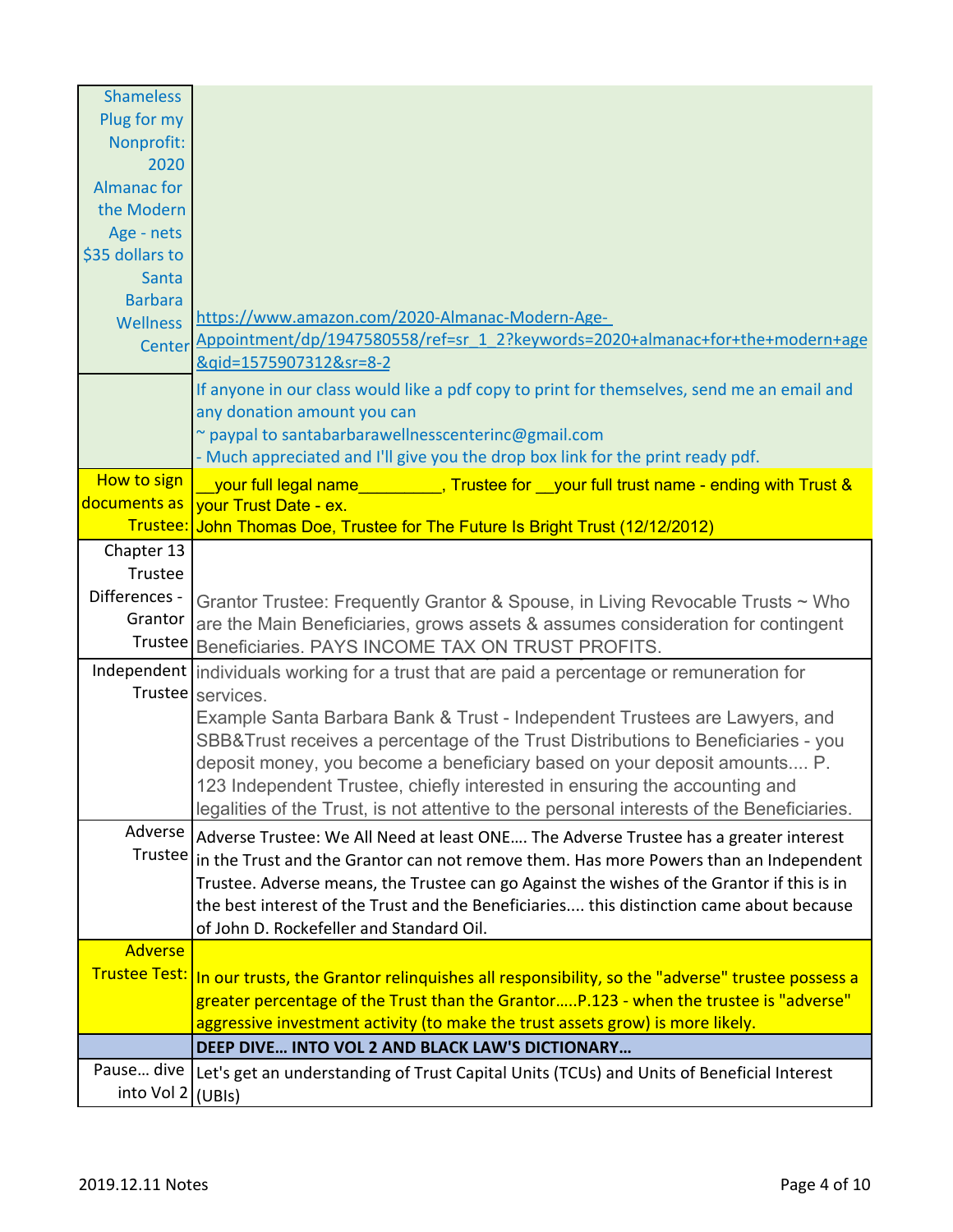|                                                                              | Randall choose NOT to use Trust Capital Units (TCUs) which are found in both Private<br>Common-Law Trusts and Irrevocable Statutory Trusts - found in both the Management                                                                                                                                                                                                                                                                                                                                   |
|------------------------------------------------------------------------------|-------------------------------------------------------------------------------------------------------------------------------------------------------------------------------------------------------------------------------------------------------------------------------------------------------------------------------------------------------------------------------------------------------------------------------------------------------------------------------------------------------------|
|                                                                              | Trust and the Business Trust. And Asset Holding Trusts have both TCUs and UBIs.                                                                                                                                                                                                                                                                                                                                                                                                                             |
| <b>UBIs in our</b>                                                           | Trusts Why did Randall choose UBIs? Passing the Buck feels that unless Beneficiaries express<br>and interest in the Trust, or demonstrate maturity, they should hold UBIs instead of TCUs.                                                                                                                                                                                                                                                                                                                  |
| Adding                                                                       | By Management or Business Trust giving Asset Holding Trusts TCUs, they become                                                                                                                                                                                                                                                                                                                                                                                                                               |
|                                                                              | Complexity: Beneficiaries and pass the distribution on to the holders of UBIs.                                                                                                                                                                                                                                                                                                                                                                                                                              |
|                                                                              | We can put a friend on a UBI, and further Grantor can specify that only direct descendants<br>can hold TCUs and TCUs can not be assigned outside of the family, while UBIs may be<br>more broadly applied.                                                                                                                                                                                                                                                                                                  |
|                                                                              | Capital = trust corpus                                                                                                                                                                                                                                                                                                                                                                                                                                                                                      |
|                                                                              | Interest = profit                                                                                                                                                                                                                                                                                                                                                                                                                                                                                           |
|                                                                              | The corpus becomes principle and generates profit.                                                                                                                                                                                                                                                                                                                                                                                                                                                          |
| <b>TCU</b>                                                                   | TCU gets both interest and part of the corpus when trust is dissolved or when trustees<br>decide to distribute some of the corpus.                                                                                                                                                                                                                                                                                                                                                                          |
|                                                                              | UBI UBI usually gets only profit - But since our trusts only have UBI - the UBI % based on 100<br>units would be used when the trustees dissolve the trust.                                                                                                                                                                                                                                                                                                                                                 |
| Example of<br><b>TCU &amp; UBI</b>                                           | Asset Holding Trust has asset of residential property.<br>Residential property sold, corpus is thus liquidated and profit is generated (in this<br>example).<br>The Management Trust is Trustee for Asset Holding Trust, holding 51% TCU.<br>Asset Holding Trust remaining 49% TCU can be distributed or reinvested.<br>Majority of funds pass to The Management Trust.<br>The Management Trust uses the funds to put in a stock portfolio to generate a cash flow<br>for the Management Trust TCU holders. |
| <b>Irrevocable</b><br><b>Statutory</b><br><b>Trusts - Gift</b><br><b>Tax</b> | There are No Certificates for asset exchanged into an Irrevocable Statutory Trust - when<br>people put assets into this kind of a trust they frequently pay a Gift Tax                                                                                                                                                                                                                                                                                                                                      |
| <b>PASS</b>                                                                  |                                                                                                                                                                                                                                                                                                                                                                                                                                                                                                             |
| <b>THROUGH</b>                                                               | If you are given a TCU in exchange for an asset you put into a trust, then when the TCU is                                                                                                                                                                                                                                                                                                                                                                                                                  |
| <b>ACCOUNTING</b>                                                            | 'cashed out" any profit you receive back would have a tax due.                                                                                                                                                                                                                                                                                                                                                                                                                                              |
| <b>UBIs in our</b>                                                           | UBIs do NOT Require an exchange and May or May Not have a cash value. This depends                                                                                                                                                                                                                                                                                                                                                                                                                          |
| <b>Trusts</b>                                                                | on the circumstances stated in the Indenture & what the Board of Trustees decides.                                                                                                                                                                                                                                                                                                                                                                                                                          |
|                                                                              | TCUs are not trade-able - the only "buyer" is the Board of Trustees.                                                                                                                                                                                                                                                                                                                                                                                                                                        |
|                                                                              | TCUs are frequently not allocated properly.                                                                                                                                                                                                                                                                                                                                                                                                                                                                 |
|                                                                              | The Administration of the Certificate Register requires expertise and dedication                                                                                                                                                                                                                                                                                                                                                                                                                            |
| <b>Fair Market</b><br>Value                                                  | At the time the asset is put into a Trust: per court case noted on Vol 2 Page 102 - Fair<br>Market Value, for the purposes of the internal revenue law, is the price at which a seller<br>is willing to sell at a fair price and a buyer willing to buy at a fair price, both having<br>reasonable knowledge of the facts in the trade.                                                                                                                                                                     |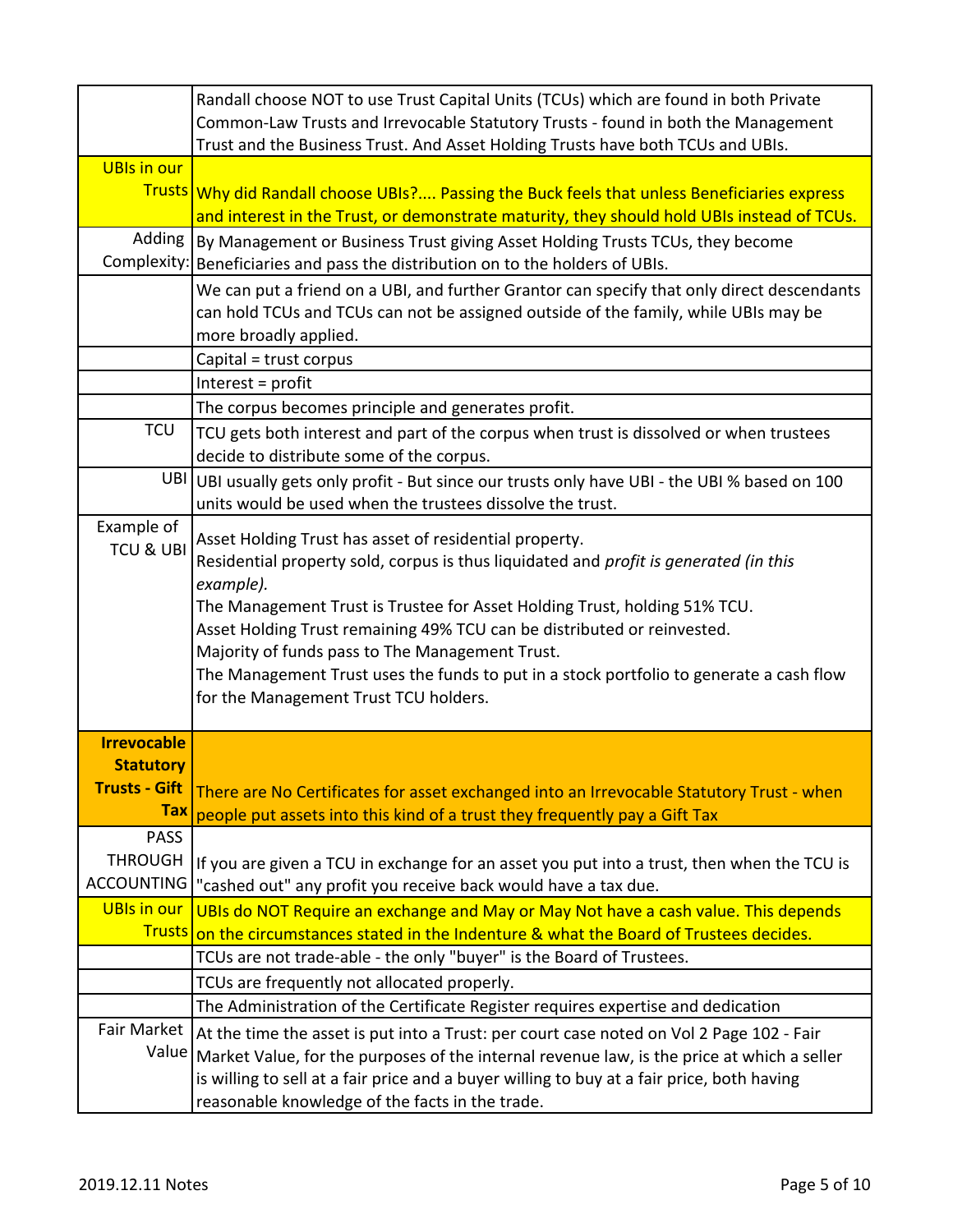| On the<br>Grantor's<br>Side -<br>exchange has<br>no "fair<br>market<br>value" to be<br>reported | When the asset is placed in a Trust - there is no reportable or determinable value to be<br>declared. per court case noted on Vol 2 Page 102 - Property received<br>in exchange for other property<br>has no "fair market value" for the purpose of determining gain or loss resulting from such<br>exchange when owing to the condition of the market, there can be no reasonable<br>expectation that the owner of the property, through wishing to sell and any person<br>wishing to buy will agree upon a price at which to trade unless one or the other is under<br>some particular compulsion. |
|-------------------------------------------------------------------------------------------------|------------------------------------------------------------------------------------------------------------------------------------------------------------------------------------------------------------------------------------------------------------------------------------------------------------------------------------------------------------------------------------------------------------------------------------------------------------------------------------------------------------------------------------------------------------------------------------------------------|
|                                                                                                 | When TCU are cashed out, then the value can be ascertained.                                                                                                                                                                                                                                                                                                                                                                                                                                                                                                                                          |
|                                                                                                 | IRC recognizes that a taxable status exists when transferred into the Trust Organization,<br>but any tax payment is deferred until distribution from Trust Organization to the<br>Beneficiaries.                                                                                                                                                                                                                                                                                                                                                                                                     |
|                                                                                                 | Another court case on Page 103: No tax is assessed on the conveyance of property into a<br>corporation [or a Trust] because the exchange constitutes a tax-free trade and exchange<br>for an unknown realized gain or loss.                                                                                                                                                                                                                                                                                                                                                                          |
| <b>UBIs &amp; TCUs -</b>                                                                        | Trust Certificates which have only a contingent future interest of indeterminable value are<br>deferred tax not taxable. The tax is not evaded or avoided, it is merely deferred.                                                                                                                                                                                                                                                                                                                                                                                                                    |
|                                                                                                 | Generally speaking, the income tax law is concerned only with realized losses, as with<br>realized gains.                                                                                                                                                                                                                                                                                                                                                                                                                                                                                            |
|                                                                                                 | Taking an asset back out of a Trust will have tax consequences, so why remove it, if you<br>can use it while it's in the Trust? This is why the Trust gets renewed by the Trustees, once<br>every 21 years or so                                                                                                                                                                                                                                                                                                                                                                                     |
| from Vol 2 -                                                                                    | If a Beneficiary has received trust payments, and the Beneficiary is a taxpayer, they need<br>Page $104$   a K-1 from the trust. Our Private Irrevocable Trust is a passthrough accounting system.<br>Choose your counselors wisely, for this mater a mentor is needed.                                                                                                                                                                                                                                                                                                                              |
| From Vol2 -                                                                                     | the IRS recognizes that any two Trusts are separate and distinct if they have different<br>Page 46 Grantors and Beneficiaries.                                                                                                                                                                                                                                                                                                                                                                                                                                                                       |
| From Vol2 -<br>Page 47                                                                          | If for example, a young couple planning to buy a home and agreeing to place it in a Trust<br>immediately upon closing, would be wise to set up a Trust one or two years before the<br>planned acquisition Even having a with minimum activity is more beneficial than no<br>trust at all.                                                                                                                                                                                                                                                                                                            |
| TCUs and                                                                                        | reflect units given in exchange for assets or given to "officers" - Executive Manager - and<br>UBIs Beneficiaries who have not joined in the exchange transaction.                                                                                                                                                                                                                                                                                                                                                                                                                                   |
|                                                                                                 | Audit of Trust Beneficiaries have the right to see the Trust books and ask for an audit. We suggest those<br>who hold UBIs are only on the Asset Holding Trust. This limits their ability to get into the<br>Management or Business Trust where substantial cash flow occurs.                                                                                                                                                                                                                                                                                                                        |
|                                                                                                 | For the Trust   Recommend the Trust have it's own rented private mail box - at something like a UPS                                                                                                                                                                                                                                                                                                                                                                                                                                                                                                  |
| to have it's                                                                                    | Store - which can accept any kind of package and sign for deliveries. (Do NOT                                                                                                                                                                                                                                                                                                                                                                                                                                                                                                                        |
|                                                                                                 | own identity recommend a PO Box)                                                                                                                                                                                                                                                                                                                                                                                                                                                                                                                                                                     |
| the meaning                                                                                     |                                                                                                                                                                                                                                                                                                                                                                                                                                                                                                                                                                                                      |
|                                                                                                 | of Indenture   "a contract binding a person to work for another person during a given time."                                                                                                                                                                                                                                                                                                                                                                                                                                                                                                         |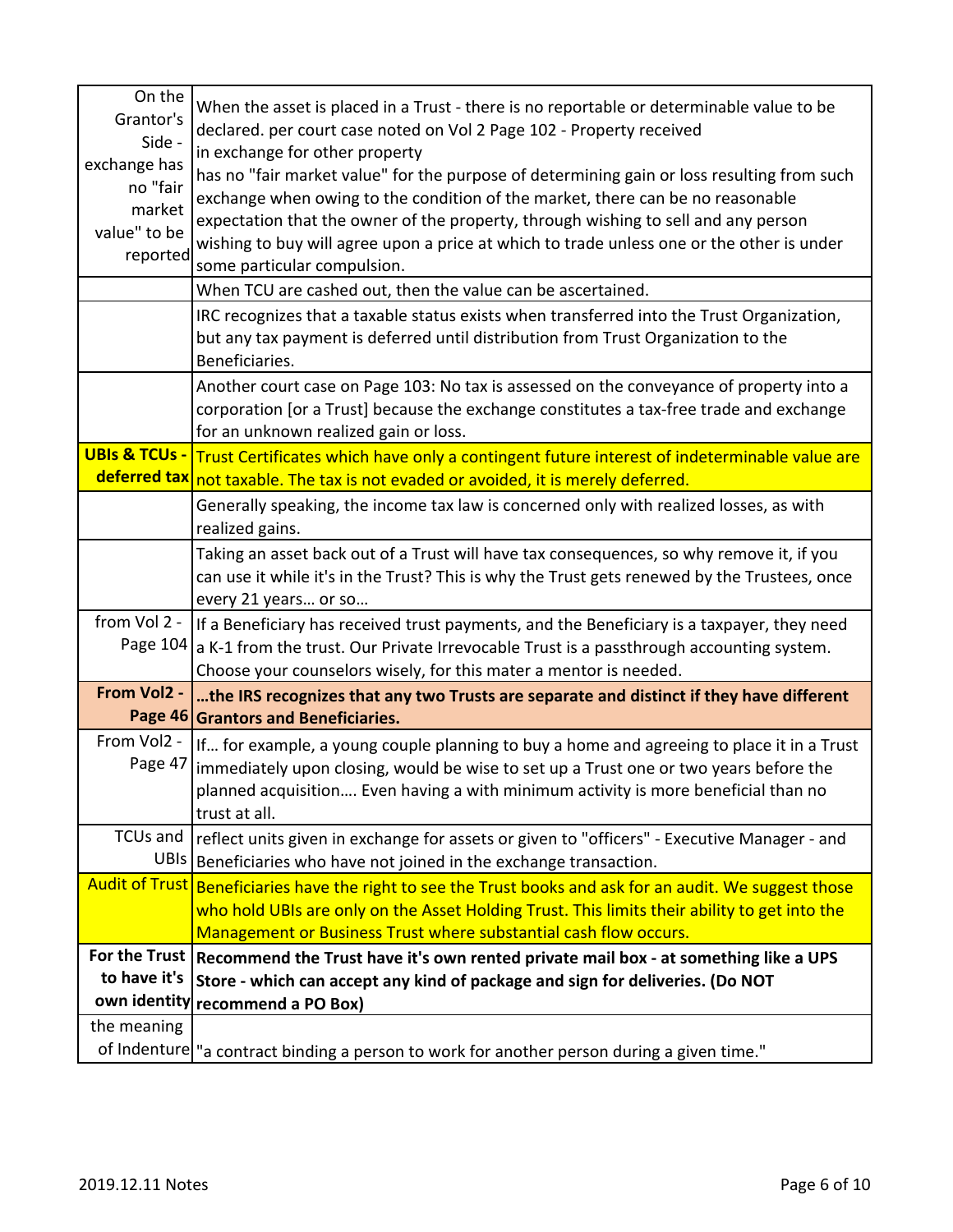| <b>Black Law's</b><br>Dictionary -<br>Indenture            | A deed to which two or more persons are parties, and in which these enter into reciprocal<br>and corresponding grants or obligations towards each other; whereas a deed-poll is<br>properly one in which only the party making it executes it, or binds himself by it as a deed,<br>though the grantors or grantees therein may be several in number. 3 Washb. Real Prop.<br>311; Scott v. Mills, 10 N. Y. St. Rep. 35S; Bowen v. Beck, 94 X. Y. 89. 40 Am. Rep. 124;<br>Hopewell Tp. v. Am- well Tp., 0 N. J. Law, 175.                                                                                                                                                                                                                                                                                                                                                                                                                                                                                                                                                                                                                                                                                                                                                                                                                                                                                                                                                                                                                                                                                                                                                                                                                                                                          |
|------------------------------------------------------------|---------------------------------------------------------------------------------------------------------------------------------------------------------------------------------------------------------------------------------------------------------------------------------------------------------------------------------------------------------------------------------------------------------------------------------------------------------------------------------------------------------------------------------------------------------------------------------------------------------------------------------------------------------------------------------------------------------------------------------------------------------------------------------------------------------------------------------------------------------------------------------------------------------------------------------------------------------------------------------------------------------------------------------------------------------------------------------------------------------------------------------------------------------------------------------------------------------------------------------------------------------------------------------------------------------------------------------------------------------------------------------------------------------------------------------------------------------------------------------------------------------------------------------------------------------------------------------------------------------------------------------------------------------------------------------------------------------------------------------------------------------------------------------------------------|
| <b>Black Law's</b><br>Dictionary -<br>Organization         | A group of people, structured in a specific way to achieve a series of shared goals.<br>Relationships within an organization are determined by its structure and are typically<br>based upon role and function. As the external environment can affect and be affected by<br>organizations, they are considered open systems.<br>6th Edition As term is used in commercial law, includes a corporation, government or<br>governmental subdivision or agency, business trust, estate, trust, partnership or<br>association, two or more persons having a common interest, or any other legal or<br>commercial entity. UCC Section 1-201(28).                                                                                                                                                                                                                                                                                                                                                                                                                                                                                                                                                                                                                                                                                                                                                                                                                                                                                                                                                                                                                                                                                                                                                       |
| <b>Black Law's</b><br>Dictionary -<br>Natural Law          | A rule of conduct arising out of the natural relations of human beings, established by the<br>Creator, and existing prior to any positive precept Webster. The foundation of this law is<br>placed by the best writers in the will of God, discovered by right reason, and aided by<br>divine revelation; and its principles, when applicable, apply with equal obligation to<br>individuals and to nations. 1 Kent, Comm. 2, note; Id 4, note. See Jus NATURALE.<br>The rule and dictate of right reason, showing the moral deformity or moral necessity<br>there is in any act, according to its suitableness or unsuitableness to a reasonable nature.<br>Tayl. Civil Law, 99.<br>This expression, "natural law," or jus naturale, was largely used in the philosophical<br>speculations of the Roman jurists of the Antonine age, and was intended to denote a<br>system of rules and principles for the guidance of human conduct which, independently of<br>enacted law or of the systems peculiar to any one people, might be discovered by the<br>rational intelligence of man, and would be found to grow out of and conform to his<br>nature, meaning by that word his whole mental, moral, and physical constitution. The<br>point of departure for this conception was the Stoic doctrine of a life ordered "according<br>to nature," which in its turn rested upon the purely supposititious existence, in primitive<br>times, of a "state of nature;" that is, a condition of society in which men universally were<br>governed solely by a rational and consistent obedience to the needs, impulses, aud<br>promptings of their true nature, such nature being as yet undefaced by dishonesty,<br>falsehood, or indulgence of the baser passions. See Maine, Anc. Law, 50, et seq. |
| <b>Black Law's</b><br>Dictionary -<br>Natural Law<br>cont. | We understand all laws to be either human or divine, according as they have man or God<br>for their author; and divine laws are of two kinds, that is to say:<br>(1) Natural laws;<br>(2) positive or revealed laws.                                                                                                                                                                                                                                                                                                                                                                                                                                                                                                                                                                                                                                                                                                                                                                                                                                                                                                                                                                                                                                                                                                                                                                                                                                                                                                                                                                                                                                                                                                                                                                              |
|                                                            | A natural law is defined by Burlamaqui to be "a rule which so necessarily agrees with the<br>nature and state of man that, without observing its maxims, the peace and happiness of<br>society can never be preserved." And he says that these are called "natural NATURALE<br><b>EST QUIDLIBET 805</b>                                                                                                                                                                                                                                                                                                                                                                                                                                                                                                                                                                                                                                                                                                                                                                                                                                                                                                                                                                                                                                                                                                                                                                                                                                                                                                                                                                                                                                                                                           |
|                                                            | LOOK AT VOL2Notes Tab                                                                                                                                                                                                                                                                                                                                                                                                                                                                                                                                                                                                                                                                                                                                                                                                                                                                                                                                                                                                                                                                                                                                                                                                                                                                                                                                                                                                                                                                                                                                                                                                                                                                                                                                                                             |
|                                                            | Now a Quick look at Our Trust                                                                                                                                                                                                                                                                                                                                                                                                                                                                                                                                                                                                                                                                                                                                                                                                                                                                                                                                                                                                                                                                                                                                                                                                                                                                                                                                                                                                                                                                                                                                                                                                                                                                                                                                                                     |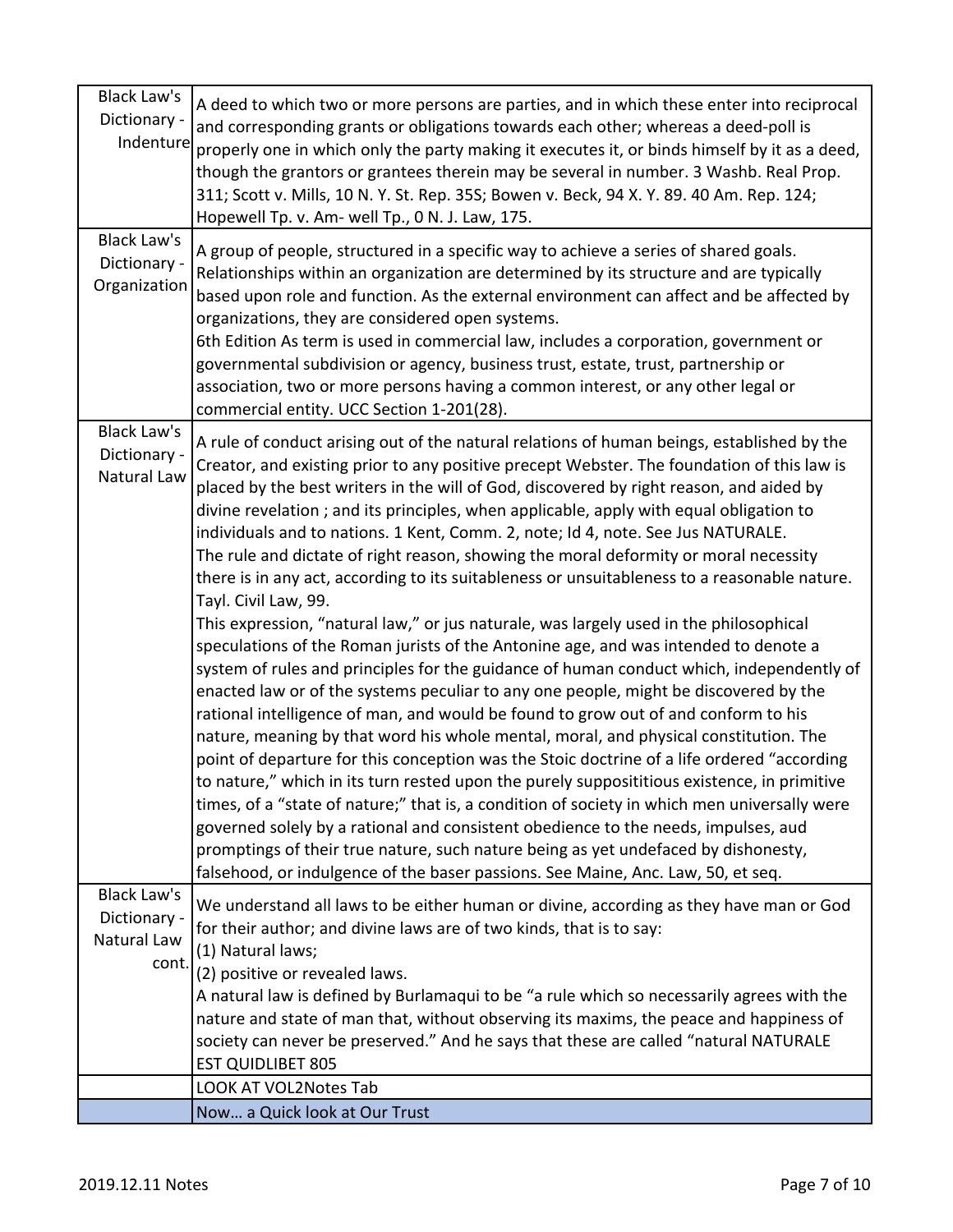| Look at     |                                                                                                   |
|-------------|---------------------------------------------------------------------------------------------------|
| Trustee     | Any natural person, domestic or foreign person, corporation, limited liability company,           |
| "Powers" In | trust company, trust, bank, or trustee of another trust, may be a Trustee appointed and/or        |
| Randall's   | succeeding at any time no matter the nature, scope, or intent of the person's functions,          |
| Trust P.3   | powers, or activities with respect to the trust.                                                  |
|             | $P.4$ 8.5 The Trustees are not required to obtain authority, or approval, of any government       |
|             | agency or any court in the exercise of any power conferred hereunder, nor make any                |
|             | reports or accounting thereto.                                                                    |
|             | $P.5$ 9.1 The Trustees shall regard this indenture as their complete and sufficient guide and     |
|             | governing instrument in the performance of their duties to administer this trust. The             |
|             | Trustees shall have only such authority, powers and duties as conferred herein and                |
|             | hereunder. If any court of competent jurisdiction becomes the administrator of this trust,        |
|             | it too shall use this indenture as its governing instrument.                                      |
| P.5         |                                                                                                   |
|             | 10.1 No Trustee shall be required to furnish any bond or other security, nor obtain               |
|             | authority from, or approval of, any court in the exercise of any power conferred upon him.        |
|             | <b>Trustee Powers</b>                                                                             |
|             | The Trustees shall not have any general powers, but shall have any/all power to carry out the     |
| 11.1        | intent and purpose of this indenture and the following specific powers;                           |
|             | To conserve the property, commercialize the resources and extend any established line of          |
|             | investment for the benefit of the trust, to deposit and hold trust funds in both interest bearing |
| 11.2        | and non-interest bearing accounts offered by any bank, to buy, sell, continue, operate,           |
|             | manage, or liquidate any business interest of the trust;                                          |
|             | To buy, sell, lease, receive, exchange, convey, or pledge for security any/all trust property an  |
|             | assets and exercise any/allrights, powers, privileges and authority that any absolute owner of    |
| 11.3        | such property can do, to receive and collect gifts, contributions and endowments, to give to      |
|             | any charitable purpose harmonious with the intent of this trust;                                  |
|             | To create new trusts, organizations, or corporations, to enter into and engage in any lawful      |
|             | contracts with, including, but not limited to, natural or legal persons, trusts, corporations,    |
|             | 11.4 partnerships, associations or other joint ventures under the name of this trust or any other |
|             | alias or assumed name, and to operate, distribute, diversify, change, liquidate, or otherwise     |
|             | run the trust;                                                                                    |
|             | To buy, sell, underwrite, invest and reinvest in, exchange or otherwise acquire, and to hold,     |
|             | manage, develop, trade, sell "short", deal with and turn to account, either in cash or on         |
|             | margin, any securities of any kind, including but not limited to, stocks, bonds, commodities,     |
|             | 11.5 mutual funds, in common trust funds established by any bank or trust company, and/or         |
|             | stocks, bonds, debentures, shares, options, commodities, futures, forward contracts, notes, or    |
|             | any other securities of any government, state, municipality, public authority, public or private  |
|             | limited or unlimited company anywhere in the world;                                               |
|             | To buy, sell, underwrite, invest in, exchange or otherwise acquire, and to hold, manage,          |
|             | develop, deal with and turn to account any gold, silver, diamonds, and other precious or          |
|             | 11.6 semiprecious gems or metals, gas, oil or mineral rights, patents, copyrights or trademarks,  |
|             | works of art and other articles of value, and whether on cash or margin basis and including       |
|             | short sales, and to borrow or lend money against the security of any of this property;            |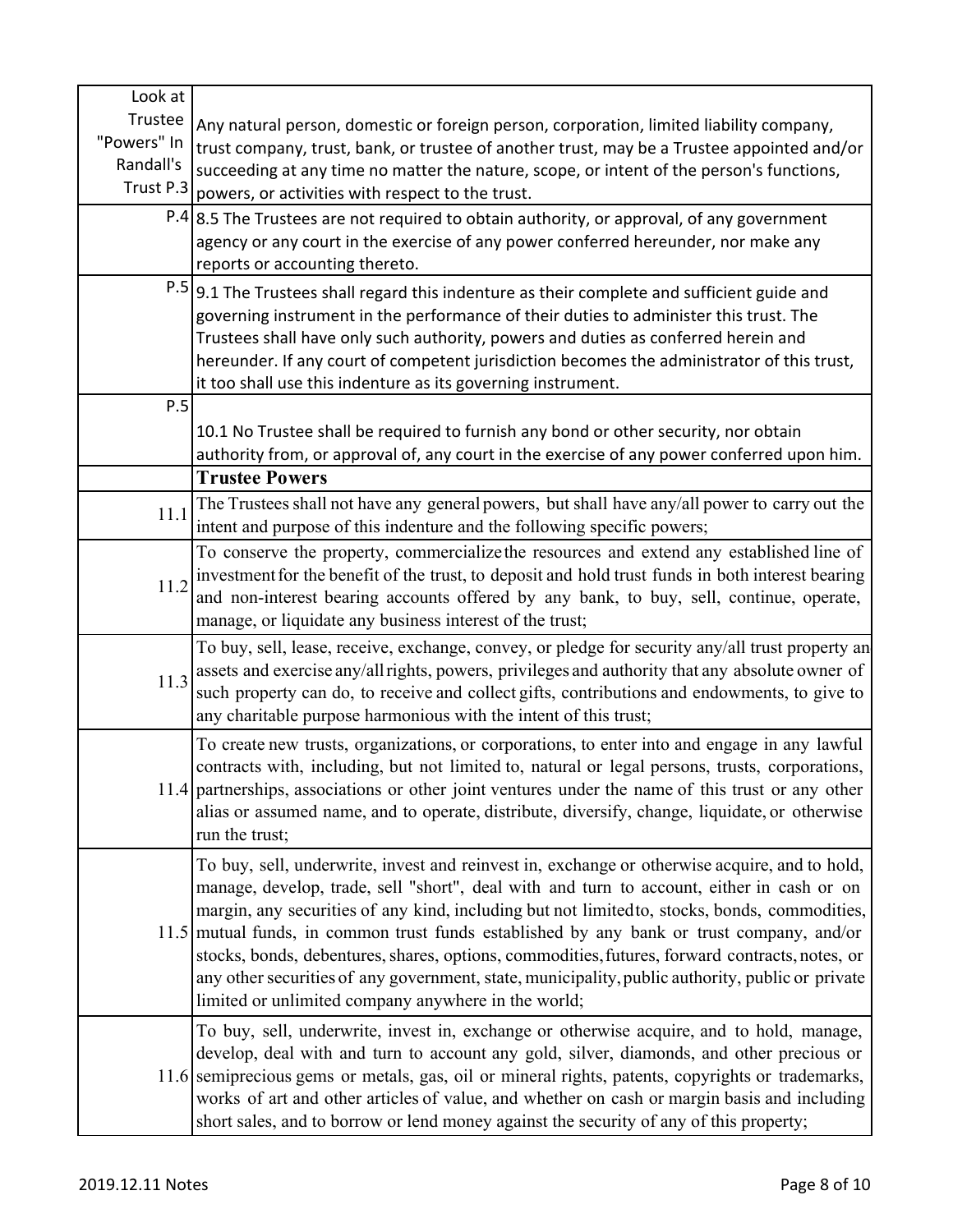|                | To hold, manage, acquire, buy, sell, lease, rent, mortgage, exchange, deed, convey, assign,<br>encumber, hypothecate, invest, loan, borrow, grant options, pledge to secure loans, make<br>improvements, modifications, and alterations, demolish productive or unproductive property,<br>11.7 to execute covenants, agreements, contracts or credits, to create servitude's, grant easements<br>and rights of way, impose conditions and restrictions, and to release the same, to seek zoning,<br>re-zoning, variance, or non-conforming use permits on any productive or unproductive<br>property; |
|----------------|-------------------------------------------------------------------------------------------------------------------------------------------------------------------------------------------------------------------------------------------------------------------------------------------------------------------------------------------------------------------------------------------------------------------------------------------------------------------------------------------------------------------------------------------------------------------------------------------------------|
|                | $11.8$ To sue and be sued;                                                                                                                                                                                                                                                                                                                                                                                                                                                                                                                                                                            |
|                | To carry insurance of all kinds deemed necessary, including but not limited to, life, health and<br>disability insurance, personal liability and property damage, fire, casualty and extended<br>11.9 coverage insurance, income protection insurance, to receive and hold any insurance policies<br>on the life of any person, if after the transfer of such policy or policies to the trust, the trust is<br>the sole owner of the policy and the designated beneficiary;                                                                                                                           |
| 11.10          | To employ and pay reasonable compensation to trustees, consultants, caretakers, employees,<br>managers, agents and/or any other third parties for services rendered, to determine the<br>authority and responsibility of each, and to designate any/all of the them to hold funds for<br>specific purposes;                                                                                                                                                                                                                                                                                           |
|                | To make distributions, either from income and/or corpus, that provides for the care,<br>11.11 maintenance, support, protection, education, medical expenses and general welfare of the<br>Beneficiaries.                                                                                                                                                                                                                                                                                                                                                                                              |
|                | Now back to Chapter 13 & 14                                                                                                                                                                                                                                                                                                                                                                                                                                                                                                                                                                           |
|                | P.124 After the Grantor dies, the sticky issue of an adverse Trustee is moot. Any blood relation can<br>become the Trustee as long as the person named qualifies under the Trust Indenture.                                                                                                                                                                                                                                                                                                                                                                                                           |
|                | Grantor might want to include in the trust indenture or in a letter to the trustees, what<br>qualifications are needed to be a trustee.                                                                                                                                                                                                                                                                                                                                                                                                                                                               |
|                | P. 125 An Adverse Trustee proves to be one of the greatest assets of the Trust.                                                                                                                                                                                                                                                                                                                                                                                                                                                                                                                       |
| Adverse        |                                                                                                                                                                                                                                                                                                                                                                                                                                                                                                                                                                                                       |
| Trustee Test - | This Trustee cannnot be subservient to the Grantor; that is, not blood related, not an                                                                                                                                                                                                                                                                                                                                                                                                                                                                                                                |
| from the IRS:  | employee, and there are no conditions under which the Grantor can dominate the Trustee.                                                                                                                                                                                                                                                                                                                                                                                                                                                                                                               |
|                | An Adverse   any person having a substantial beneficial interest in the trust which would be adversely<br>Party affected by the exercise or nonexercise of the power which he possesses respecting the<br>trust.                                                                                                                                                                                                                                                                                                                                                                                      |
| Dummy          | If the IRS asks you "What do you do?" and you answer "I just do what I am told." - You are<br>Trustee the DUMMY TRUSTEE.                                                                                                                                                                                                                                                                                                                                                                                                                                                                              |
|                | ADVERSE TRUSTEES CAN NOT RECEIVE A BEQUEST FROM THE GRANTOR'S WILL.                                                                                                                                                                                                                                                                                                                                                                                                                                                                                                                                   |
|                | An adverse Trustee has the authority to stop the Grantor from giving away assets<br>belonging to the Beneficiaries.                                                                                                                                                                                                                                                                                                                                                                                                                                                                                   |
|                | Chapter 14 On Trusting "White Man's Dis-Ease"                                                                                                                                                                                                                                                                                                                                                                                                                                                                                                                                                         |
|                | Nature intended us to work together - we can NOT do it alone.                                                                                                                                                                                                                                                                                                                                                                                                                                                                                                                                         |
|                | Trustee - choose at least two people, who are willing to learn.                                                                                                                                                                                                                                                                                                                                                                                                                                                                                                                                       |
|                | Once signed, the trust indenture is Set In Stone and subsequent Minutes can expand and                                                                                                                                                                                                                                                                                                                                                                                                                                                                                                                |
|                | further define the Indenture, but can't change the original intention of the Grantor.<br>Forming any Trust is the single furthest- reaching decision most people will make in a<br>lifetime.                                                                                                                                                                                                                                                                                                                                                                                                          |